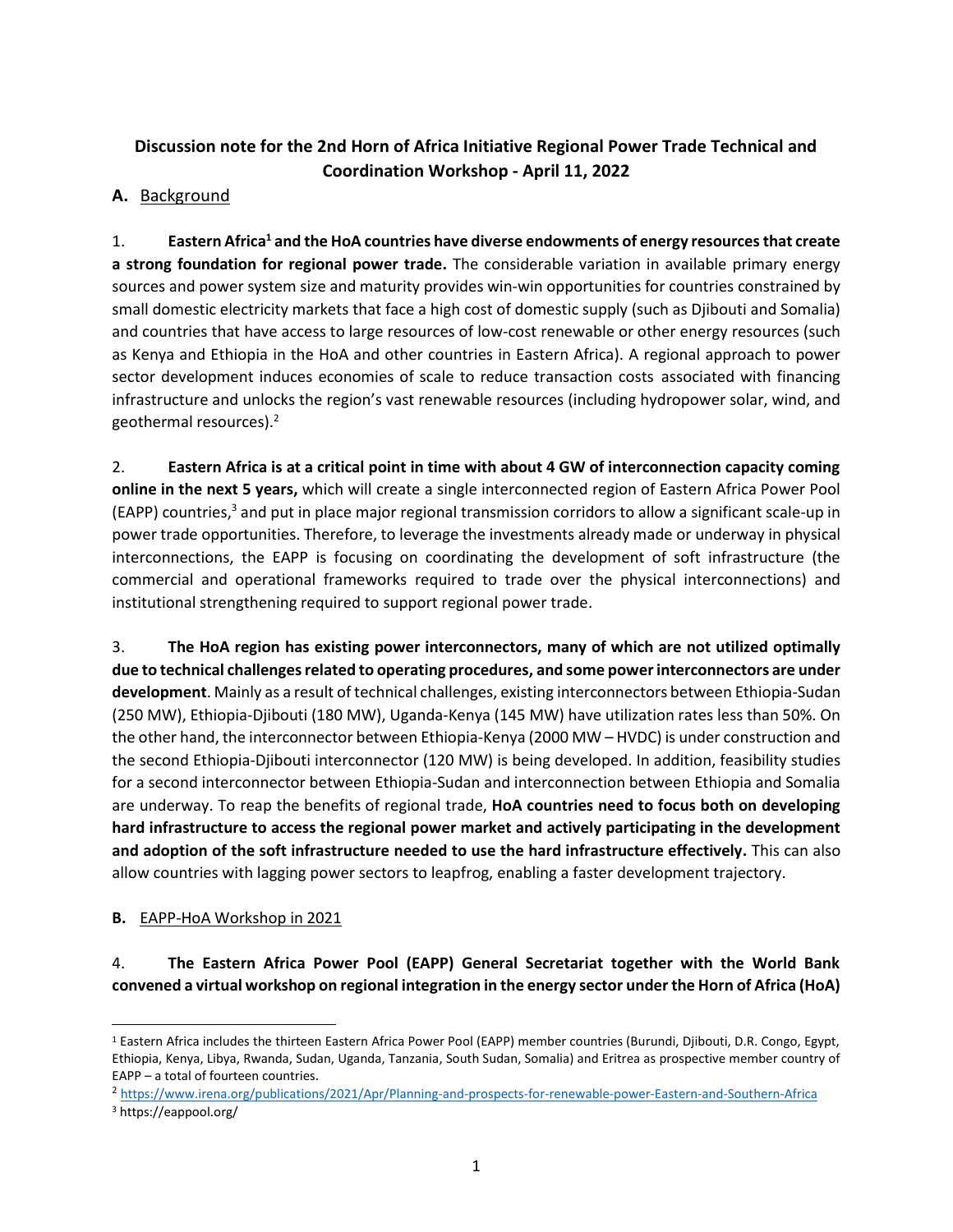**Initiative on March 30th, 2021**. The objective of the workshop was to examine ongoing EAPP initiatives and agree on collaborative actions to advance power trade in the HoA region. The meeting was attended by representatives from HoA countries, the African Union Commission, regional economic community representatives (from COMESA and EAC), and development partners (including AfDB, AFD, EIB, EU, Korea EXIM Bank, Norad, Sida, USAID Power Africa).

5. **Specific action areas for EAPP and HoA countries discussed during the meeting focused on the institutional, operational, commercial, and planning pillars related to power trade (Annex 1).** For institutional strengthening, priority actions identified were the approval of the short term-action plan (STAP) by the EAPP's Council of Ministers (CoM), capacity building of the EAPP technical committees (operations, planning, market), as well as improving coordination between EAPP and other regional stakeholders. To advance readiness for interconnected operations, the priority areas identified were, the development of detailed regional operational guidelines to facilitate adherence of EAPP member utilities to the regional interconnection code, development of telecommunication systems to monitor power trade operations, and delivery of just-in-time technical assistance to improve trade along existing interconnectors. On the commercial frameworks, the priority action areas included the adoption of standardized bilateral power purchase agreements, and to finalize the high-level design of the voluntary centrally organized regional market with the subsequent adoption of a day-ahead market trading platform. Lastly, on planning, the need for the annual regional power balance statements for EAPP and support for integrated resource planning, with a special focus on variable renewable energy (VRE) integration, incorporation of regional trade opportunities, and climate resilience, was discussed.

6. **Discussions during the workshop highlighted the need for continued and greater collaboration between HoA countries to enable beneficial power trade**. HoA countries would thus benefit from the developing institutional capacity at EAPP to facilitate regional power sector integration and support countries in their technical preparedness to harness regional power trade opportunities. Countries have a key role to play as members of EAPP to actively engage in development of the regional market and in further strengthening the EAPP, enabling EAPP to enact its mandate effectively, while holding EAPP accountable for achieving its targets. To do this, HoA countries must actively contribute to the development of the institutional, operational, and commercial power market architecture in EAPP.

## **The workshop culminated in the participants endorsing their commitment to**:

- dedicate sufficient resources (human and capital) to support EAPP in developing the regional power market,
- support development of the Independent Regulatory Board (IRB) to become a fully functioning regional regulator,
- ready national utilities to comply with the regional EAPP Interconnection Code (IC),
- facilitate deeper regional coordination in system planning and operations, and
- commit to strengthening the financial performance of national utilities.

## **C.** Progress since the workshop

7. **There has been notable progress made in the last year on the regional integration agenda in the HoA region,** including on action items discussed in last year's workshop under all four pillars: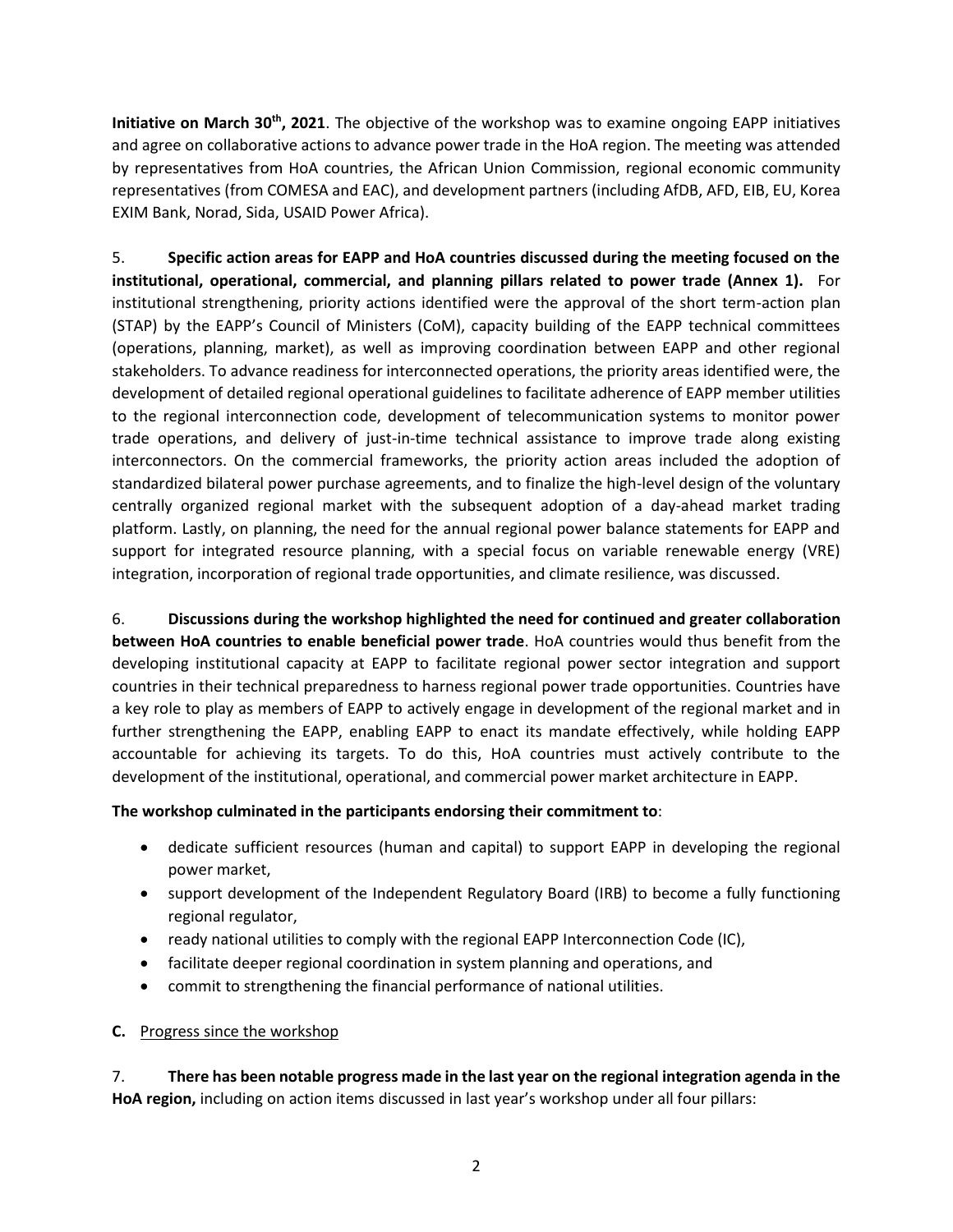- 1. Institutional capacity
	- a) EAPP's Short Term-Action Plan was approved by the CoM in Oct 2021. The STAP identifies priority activities for EAPP over the next three years to deepen regional integration of power systems.
	- b) A package of capacity building activities for technical committees operations, planning and markets – is being prepared and will be rolled out by EAPP over the remainder of 2022. The recently formalized EAPP Market Committee, which is leading development of the centrally organized regional power market, has received shadow market training (under AfDB financing).
	- c) IRB's Short Term-Action Plan and Strategic Plan were approved by the CoM in Oct 2021. The plans provide the framework for IRB's operationalization, including regulatory functions, organizational structure, staffing, funding and a road map. The legal texts related to IRB's mandate are being reviewed by the EAPP governance and HR committee for strengthening.
- 2. Soft-infrastructure operational
	- a) A first phase of work to identify compliance gaps of countries (including Ethiopia, Kenya, Sudan) with the regional EAPP Interconnection Code has been completed. The next phase, which will include investment plans to bridge these gaps, will soon be launched.
	- b) Just-in-time technical assistance to undertake a root cause analysis of operational issues limiting power trade on the existing Ethiopia-Sudan interconnector was completed and recommendations were presented to representatives from both countries.
	- c) A study on the design of the regional telecommunication/IT systems and grid coordination unit is ready to be launched soon.
- 3. Soft-infrastructure commercial
	- a) A draft short-term standardized power purchase agreement (PPA) template that is intended to facilitate regional power trade through bilateral contracts has been circulated by EAPP for comments. Comments received are being incorporated into a revised version.
	- b) The high-level design for the voluntary centrally organized short term regional power market has been finalized. EAPP is now launching a market design roadshow to all member countries to raise awareness about the new day ahead market.
- 4. Soft-infrastructure planning
	- a) A training on integrated resource planning (IRP) for regional utilities is being launched that will focus on topics including the integration of regional supply and demand options and the integration of variable renewable energy.

Finally, EAPP has prioritized outreach and information sharing with regional stakeholders. In addition to the planned market roadshow, EAPP is launching an updated website, and has started publishing a quarterly newsletter on the state of regional trade and providing updates on activities to further increase regional trade.

**D**. Looking ahead

7. **HoA countries should champion the regional power trade agenda to spur and, in turn, benefit from a strengthened EAPP.** With the existing regional transmission interconnectors and those under implementation or being planned, the HoA will have the main physical infrastructure in place to enable deep integration of the power system. HoA countries need to collaborate and actively participate in EAPP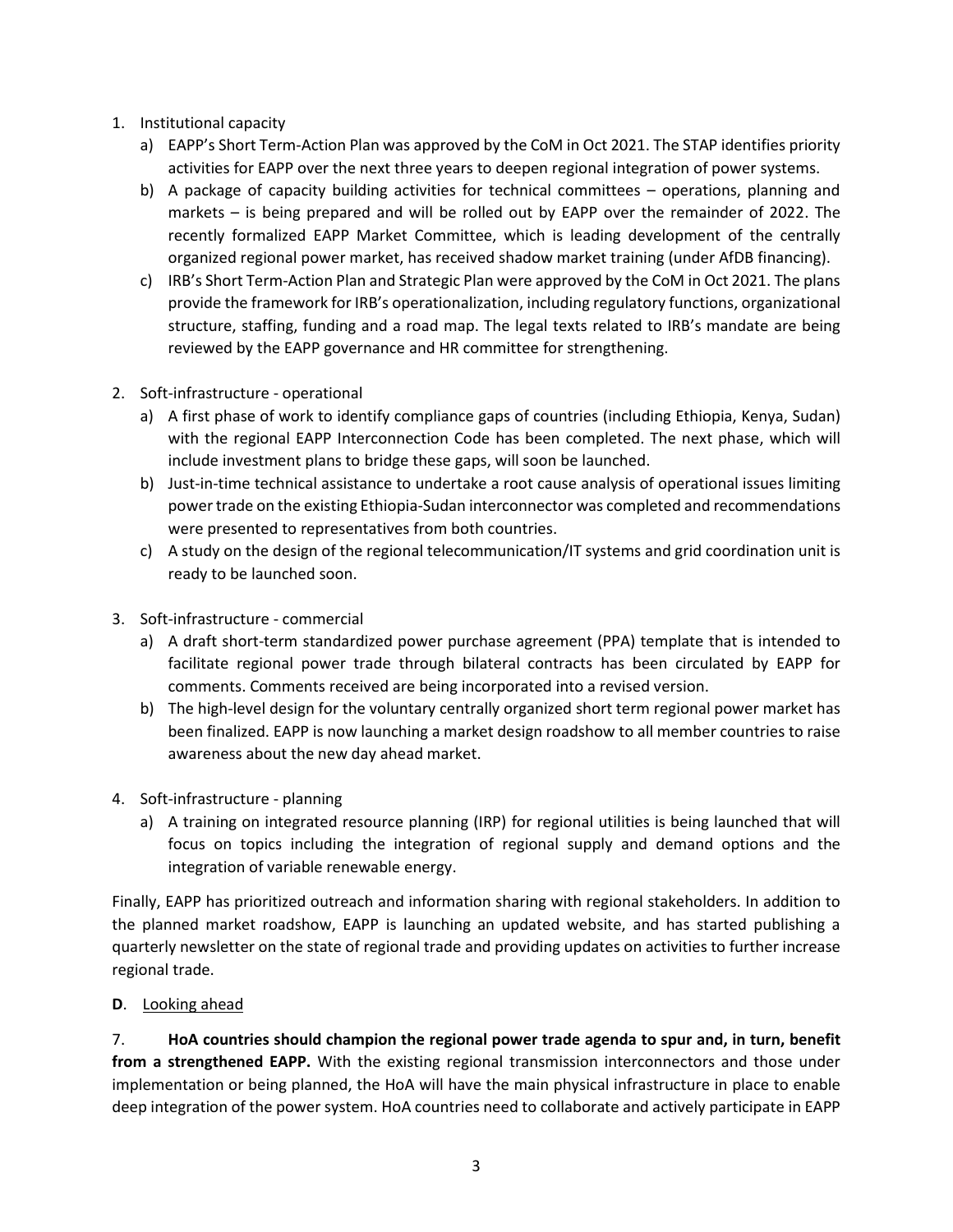to reap the benefits of regional trade and deeper integration of their power systems. In summary, countries should continue to focus on developing both the hard infrastructure and soft infrastructure needed for regional power trade.

Ongoing activities and issues related to regional integration in the individual HoA countries are highlighted below.

## **Djibouti**

A first interconnection line with Ethiopia became operational in 2011 and has been supplying about 70 percent of Djibouti's power consumption during 2020. The design capacity of the interconnector is 200 MW, though the current transfer capacity is 80 MW. The existing interconnector also serves demand in eastern parts of Ethiopia. Power demand is increasing on both sides of the border, and the future demand is expected to exceed the capacity of the existing transmission lines. Further, the Djibouti electrical network is composed of two isolated grids: (i) Djibouti city fed by two thermal power plants and the first interconnection with Ethiopia, (ii) the northern area of Djibouti fed by small thermal units.

A second interconnection between the countries is being planned that will help serve the growing demand, improve reliability and enable the connection of the northern area in Djibouti to the main network. Thissecond interconnector will enable Djibouti to develop greater VRE resources (wind and solar PV). Finally, the second interconnector will almost triple the transfer capacity between the two countries from the current 80 MW to 220 MW while improving grid reliability in Djibouti.

In parallel with development of the second interconnector between Djibouti and Ethiopia, commercial agreements for power trade are being discussed and are targeted for January 2023.

#### **Ethiopia**

Ethiopia is currently interconnected to Sudan and Djibouti, and the planned HVDC interconnection with Kenya is almost completed and is expected to be commissioned in the coming months. The associated commercial agreements for power trade are being discussed by the two countries and are anticipated to be finalized by May 2022. The countries also need to jointly develop operational guidelines for the operation of the HVDC interconnector.

Technical challenges have constrained the power trade across the existing Ethiopia-Sudan interconnection. The two countries recently undertook a technical analysis to assess the cause of the constraints and identify measures to improve operational reliability and capacity utilization, including the need for improvement in power system monitoring and protection equipment to resolve operational issues in the existing interconnector. Recently, substantial arrears have built up due to non-payment for imported power by Sudan. At the same time, in the past one year, Ethiopia has significantly increased the power export to Sudan by better coordination with Sudan's dispatch center and improving system operations from both ends. But the buildup of arrears impacts the further expansion in power trade flows.

Nevertheless, a second Ethiopia-Sudan interconnector, and interconnectors to Somalia are also planned that will help displace expensive thermal generation in importing countries. Preparatory/feasibility studies are underway for all of these interconnectors.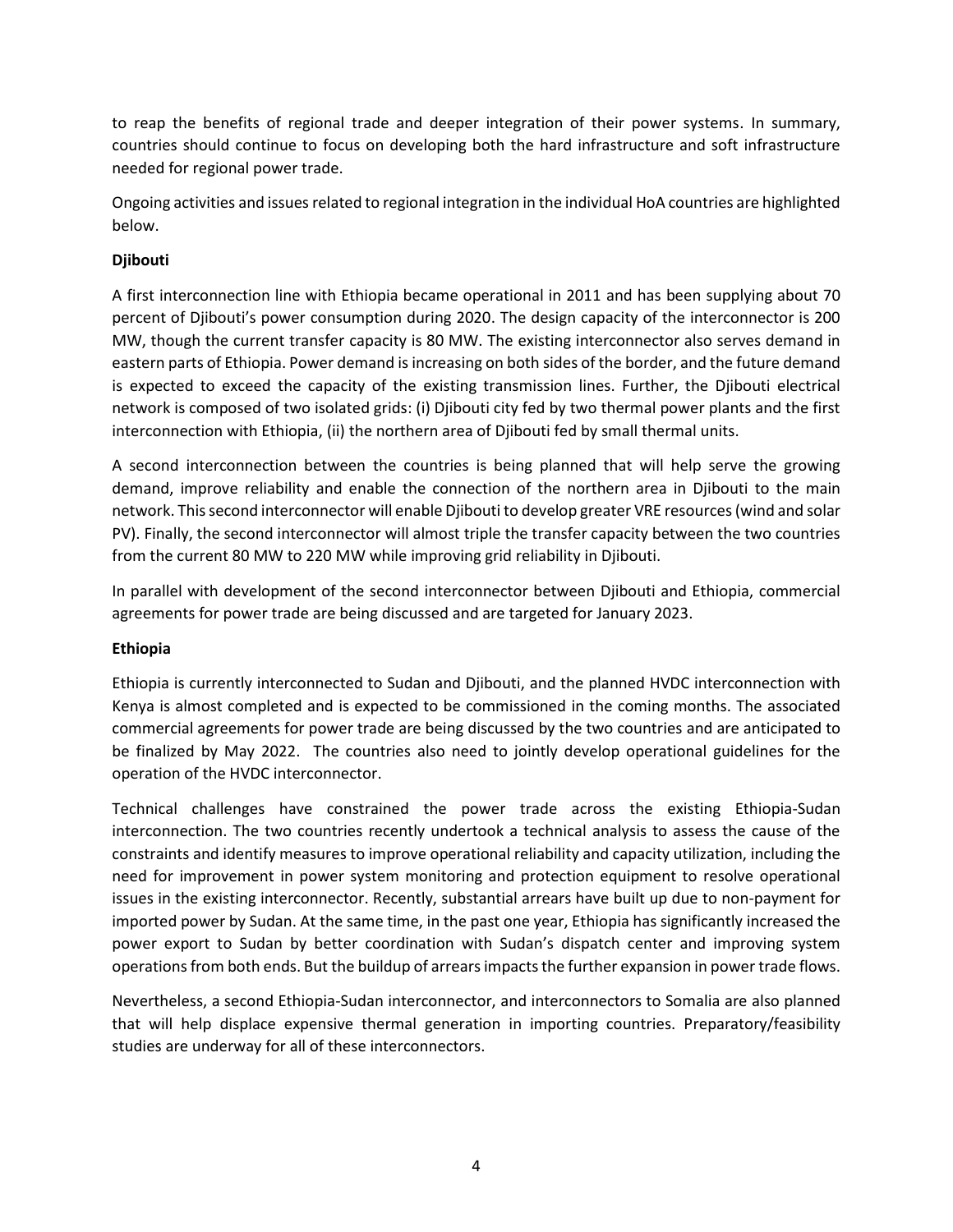#### **Kenya**

Kenya is already interconnected with Uganda through a 132 kV line and a second 400 kV interconnector with Uganda is being commissioned. A HVDC interconnection with Ethiopia and a 400 kV interconnection with Tanzania will be completed soon. Internal reinforcements in the Kenyan network, including the installation of a static synchronous compensator (STATCOM) at the Suswa substation are needed to ensure safe operation of the interconnector and internal Kenyan network at increased power flows across the interconnector. Prior to installation of a STATCOM, power transfer of about 185 MW is assessed to be possible. Discussion on commercial agreements for power trade between Kenya and Ethiopia is expected to be finalized by May 2022. Kenya and Tanzania have also been in discussion on a transparent wheeling tariff for possible power flow through Kenya along the Ethiopia-Kenya-Tanzania transmission corridor. The commercial agreements are under discussion for both interconnectors and should be finalized expeditiously for the interconnectors to be operational and exploit their full potential. The interconnections should also be incorporated in the least cost plans for generation and transmission that will inform future capacity additions as well as the transmission network strengthening needs.

#### **Somalia**

Somalia recently joined the EAPP in March 2022 to benefit from the technical assistance and capacity building activities offered through EAPP, and the ability to actively participate in the regional power market in the future. Feasibility studies for the Ethiopia-Somalia interconnection are currently being prepared. Currently, the electricity system in Somalia is comprised of isolated (mostly) inadequately maintained mini-grids powered by diesel-based generators that are operated by privately owned electricity service providers (ESPs). Various hard and soft investments are planned in the electricity sector to facilitate regional integration in the coming 2-3 years.

- Strengthening of the distribution networks in Mogadishu and Hargeisa with an associated subtransmission network ring around these cities and development of distribution master plan in other major load centers. The major load centers will later act as bulk offtake points for future interconnectors with neighboring HoA countries allowing Somalia to tap into cheap renewable power from neighboring countries.
- Analysis of options for the future institutional structure of the electricity sector, which currently lacks a national utility or a credible off-taker to import power.
- Operational readiness in the form of a) investments in system control, protection and reliability equipment and b) adoption of a national grid code
- Establishing an electricity regulator with the appropriate initial staffing.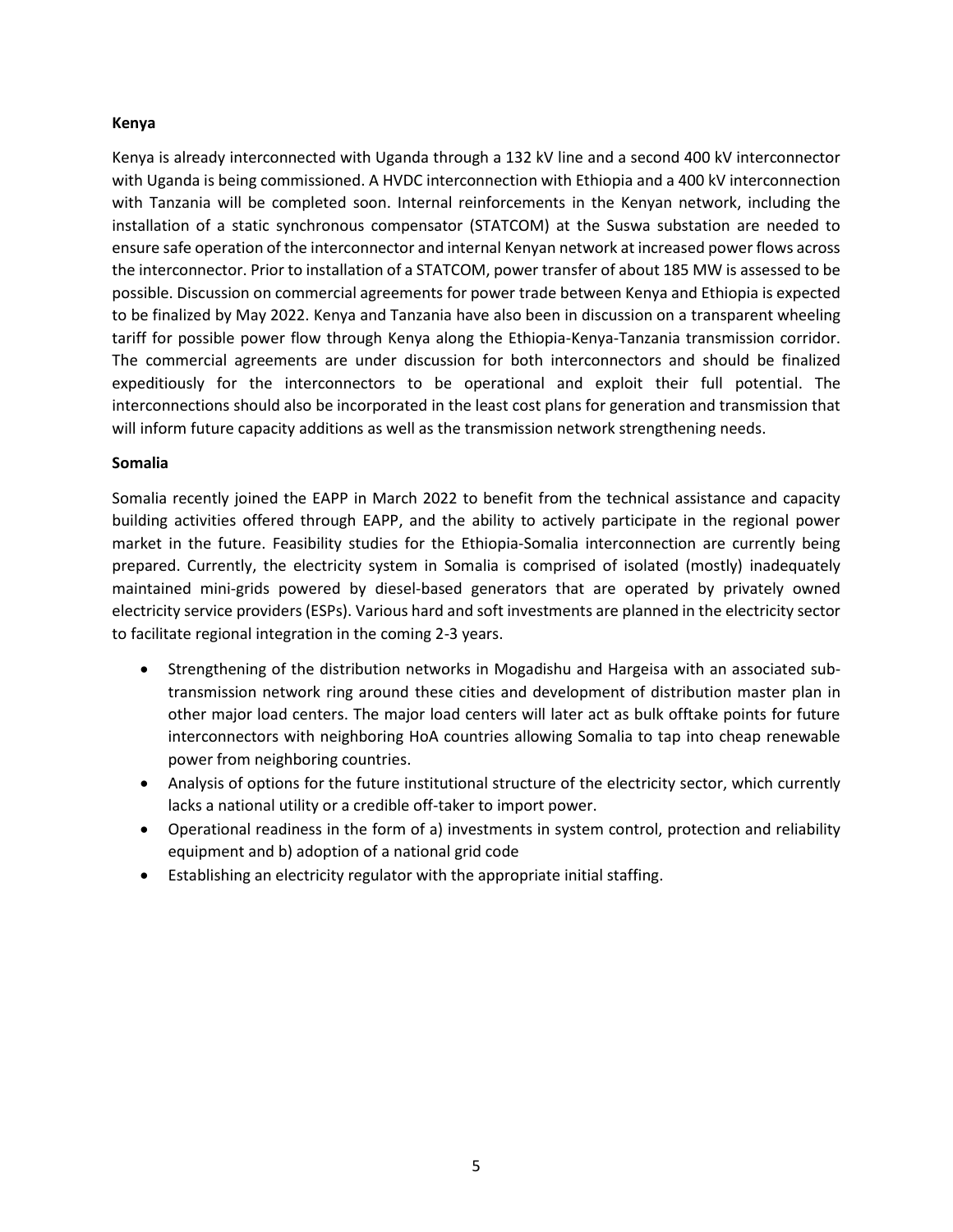#### **Horn of Africa Regional Integration Sustainable Energy Systems (HoA RISES) project**

The scope of the proposed World Bank funded HoA RISES project includes support for the construction of a second Ethiopia-Sudan interconnector and preparatory studies for interconnection of Ethiopia and Somalia. Preparatory studies for both interconnectors are being implemented by EAPP in collaboration with the beneficiary country utilities/ministries through established joint study teams to oversee the studies and provide technical reviews and guidance. For the second Ethiopia-Sudan interconnector, the feasibility study is under way and the procurement of the environmental and social impact assessment (ESIA) is under preparation. The procurement for the preparatory studies for the Ethiopia and Somalia interconnection is currently at the pre-RFP stage. A joint study team comprising representatives from EAPP as well as representatives from EEP in Ethiopia and the Ministry of Energy and Water Resources in Somalia has been formed to evaluate proposals and provide technical guidance to advance the interconnector projects. A joint technical committee between Ethiopia and Somalia is expected to be established to oversee the construction and operation of the proposed two interconnectors.

#### **E.** Priority Action Areas to scale-up power trade

To build on the progress made over the last year, HoA countries are encouraged to take concerted steps to harness power trade opportunities. A set of priority action areas are presented in Table 1 grouped by the same four pillars as in 2021. The actions are explained below the table.

Priority actions under the **institutional capacity pillar** work at three different levels to improve regional integration and power trade. At the level of policy makers, a dialogue is needed to garner political support for trade. EAPP's technical committees play a key role in developing the soft infrastructure (operational and commercial arrangements) required for secure and efficient trade and those committee members are drawn from the EAPP's member utilities. The ongoing support of member utilities is needed to have effective technical committees. Finally, each entity that intends to trade in the EAPP region will also need to establish its own trading unit, staff that unit, put in place internal systems, controls and permissions to trade and, importantly, train the traders and the supporting staff.

Under **operational soft infrastructure** the priority actions relate to putting in place the technical processes and systems required for secure and safe operation of the regional power system. Since the system is a network, this requires harmonized rules and procedures throughout the region as set out in the EAPP Interconnection Code, complemented by detailed operating procedures for individual interconnectors agreed by the transmission system operator (TSO) of the two neighboring countries operating that interconnector. In addition, to ensure a stable frequency throughout the region and to facilitate trade, control areas must be established to maintain the net balance (net import or net export) in each area. Every country must be in a control area. Either a country TSO becomes a control area operator, or the country agrees to be part of a control area where the TSO from another country is the control area operator.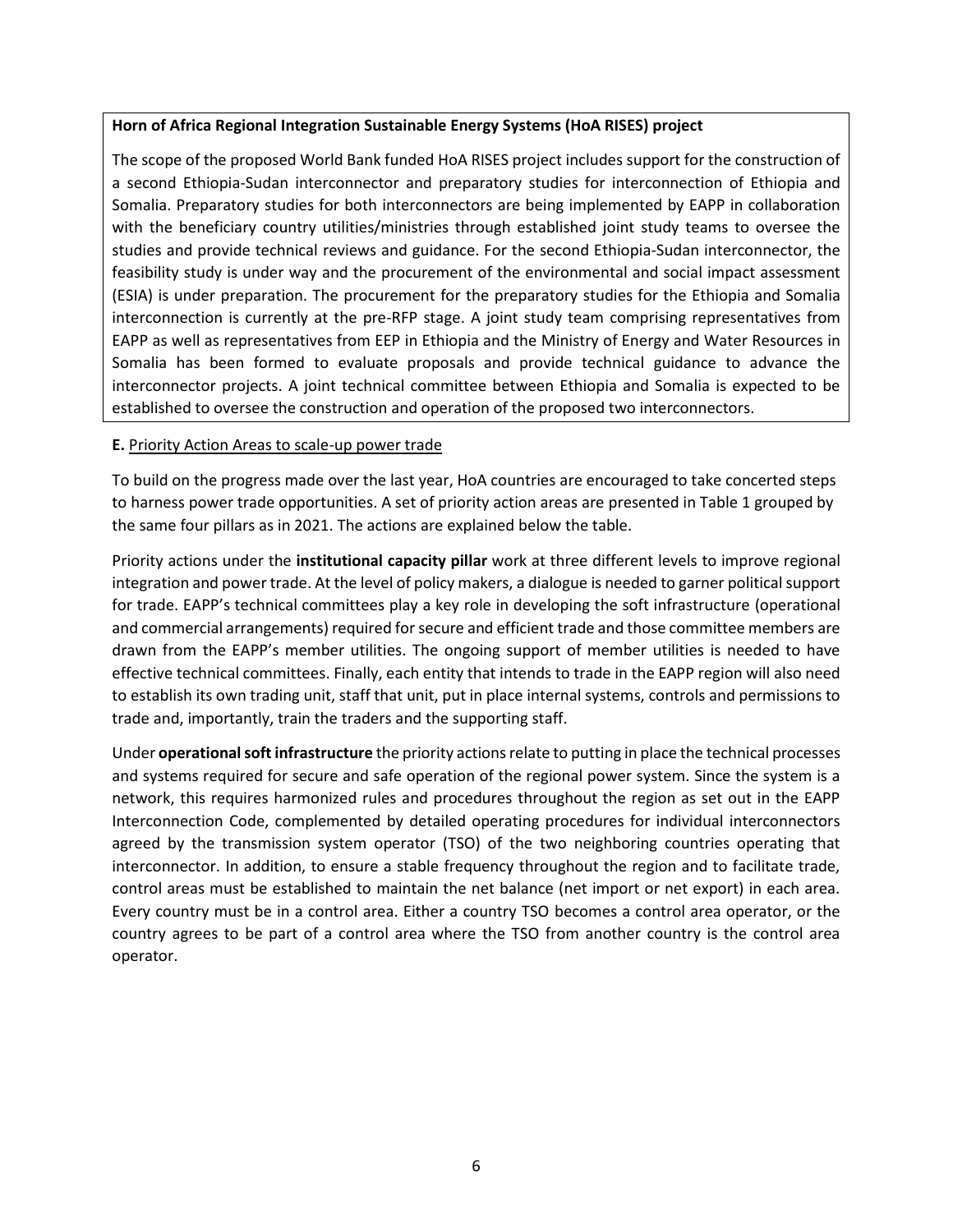|     | Pillar                           | <b>Action</b>                                                                                                                                                          | <b>Key Actors</b>    | <b>Timeline</b> |
|-----|----------------------------------|------------------------------------------------------------------------------------------------------------------------------------------------------------------------|----------------------|-----------------|
| 1.  |                                  | Establish and maintain a platform for a<br>sustained high-level dialogue on regional<br>power trade that will inform the EAPP<br>CoM and HoA ministerial meetings.     | All HoA<br>countries | Ongoing         |
| 2.  | <b>Institutional</b><br>capacity | Strengthen EAPP organs by actively<br>participating and contributing to<br>technical committees for operations,<br>markets, and planning                               | All HoA<br>countries | Ongoing         |
| 3.  |                                  | Nominate trading staff, establish and<br>equip trading units to prepare for<br>participation in the EAPP day ahead<br>market                                           | All HoA<br>countries | Q2 2023         |
| 4.  | Soft infra-<br>operational       | Prepare country action plans to identify<br>investments in grid strengthening to<br>comply with EAPP regional<br>Interconnection Code enabling reliable<br>power trade | All HoA<br>countries | Q2 2023         |
| 5.  |                                  | Put in place operational procedures for<br>Ethiopia-Kenya HVDC interconnector.                                                                                         | Ethiopia,<br>Kenya   | Q3 2022         |
| 6.  |                                  | Establish and operationalize control areas<br>for the EAPP power market                                                                                                | All HoA<br>countries | Q2 2023         |
| 7.  | Soft infra-<br>commercial        | Complete negotiations of commercial<br>agreements for Ethiopia-Kenya                                                                                                   | Ethiopia,<br>Kenya   | Q2 2022         |
| 8.  |                                  | Support finalization and adoption of the<br>standardized bilateral short-term power<br>purchase agreement                                                              | All HoA<br>countries | Q3 2022         |
| 9.  |                                  | Improve and maintain financial<br>sustainability of utilities to ensure<br>credible off-takers and payment<br>discipline in the regional power market.                 | All HoA<br>countries | Ongoing         |
| 10. |                                  | Agree on fair and efficient transmission<br>pricing methodology for the regional<br>power market.                                                                      | All HoA<br>countries | Q3 2023         |
| 11. | Soft infra $-$                   | Share timely data with EAPP for<br>monitoring, planning and operations of<br>the regional system                                                                       | All HoA<br>countries | Ongoing         |
| 12. | planning                         | Incorporate regional trade opportunities<br>in national master plans, using in a<br>regionally consistent approach                                                     | All HoA<br>countries | Ongoing         |

**Table 1. Priority Action plan for HoA countries from 2022**

With **commercial soft infrastructure** the priority actions relate to completing the bilateral agreement to buy and sell power between Ethiopia and Kenya to use the soon to be completed HVDC interconnector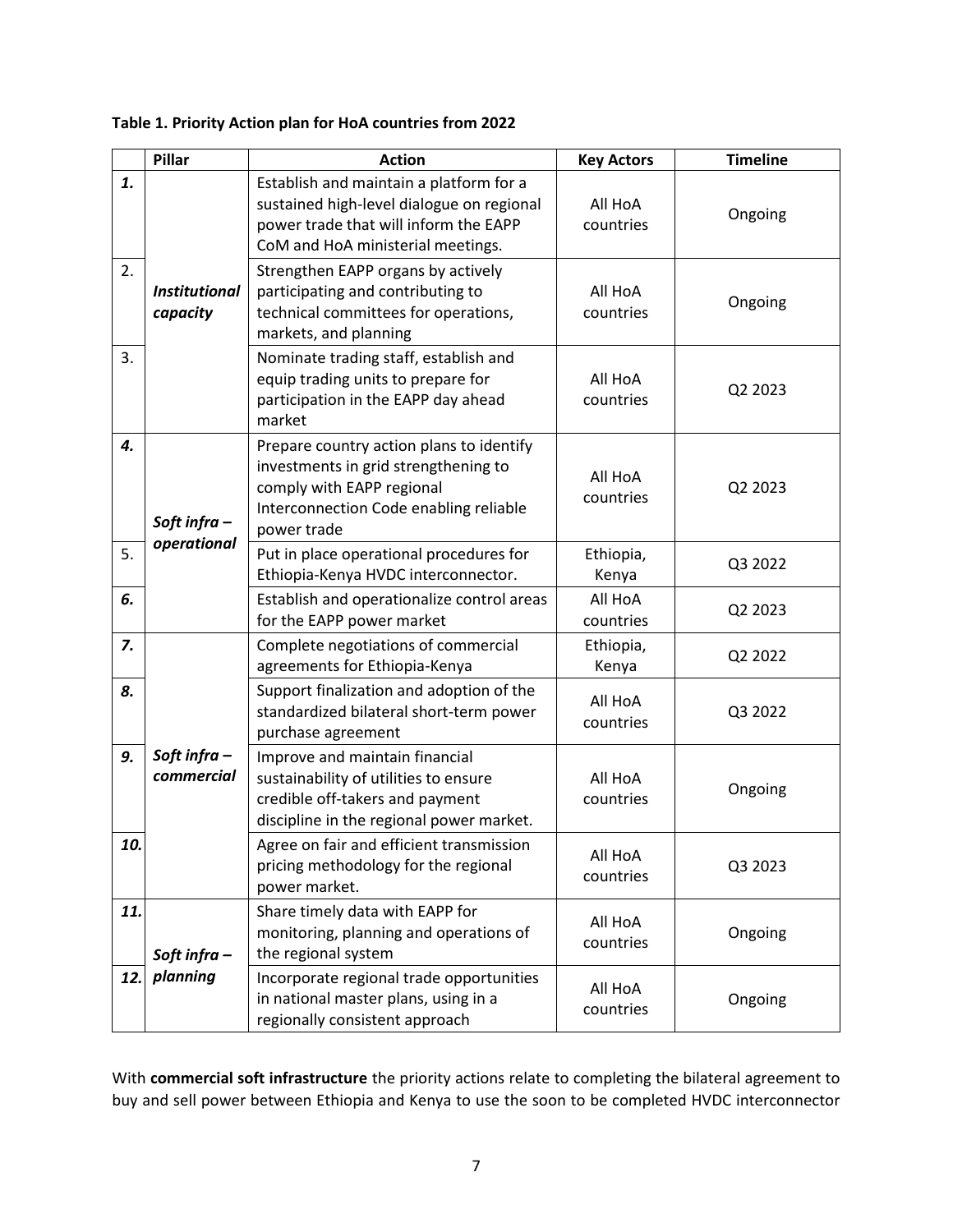between the two countries. This will require political will and drive to complete such an important agreement. To reduce the time and effort required to agree contracts to trade power between countries, standardized bilateral contract templates are being developed, through a consultative process, for short term power trade (trade covering power flows ranging from a period of one week up to several months). These contracts allow utilities to agree almost all terms in advance, only leaving terms such as prices and volumes to be agreed in order to trade. Other actions focus on establishing credit worthy counterparties for trade in the region, and establishing transmission charges that do not act as a barrier to trade while also allowing utilities to recover an equitable share of costs of their transmission network used for regional trade from the regional market.

**Planning actions** involve sharing information with EAPP to allow it to develop and keep up to date a regional network model which is needed to undertake system security studies and, among other things, to develop regional transmission charges. Finally, and in addition to working through EAPP, in order to reap the benefits of trade, member countries should take into account regional opportunities for importing and exporting electricity when producing their national power sector development plans. This may mean simply using imported energy opportunistically when cheaper than domestically produced energy or it could even mean relying on capacity from neighboring countries to meet local peak demand.

While Table 1 sets out some of the priority actions areas, there are various other actions that will also be required to enhance regional trade. The member countries and other stakeholders must thus be fully engaged in the process and coordinate closely with regional partners to identify and take timely actions.